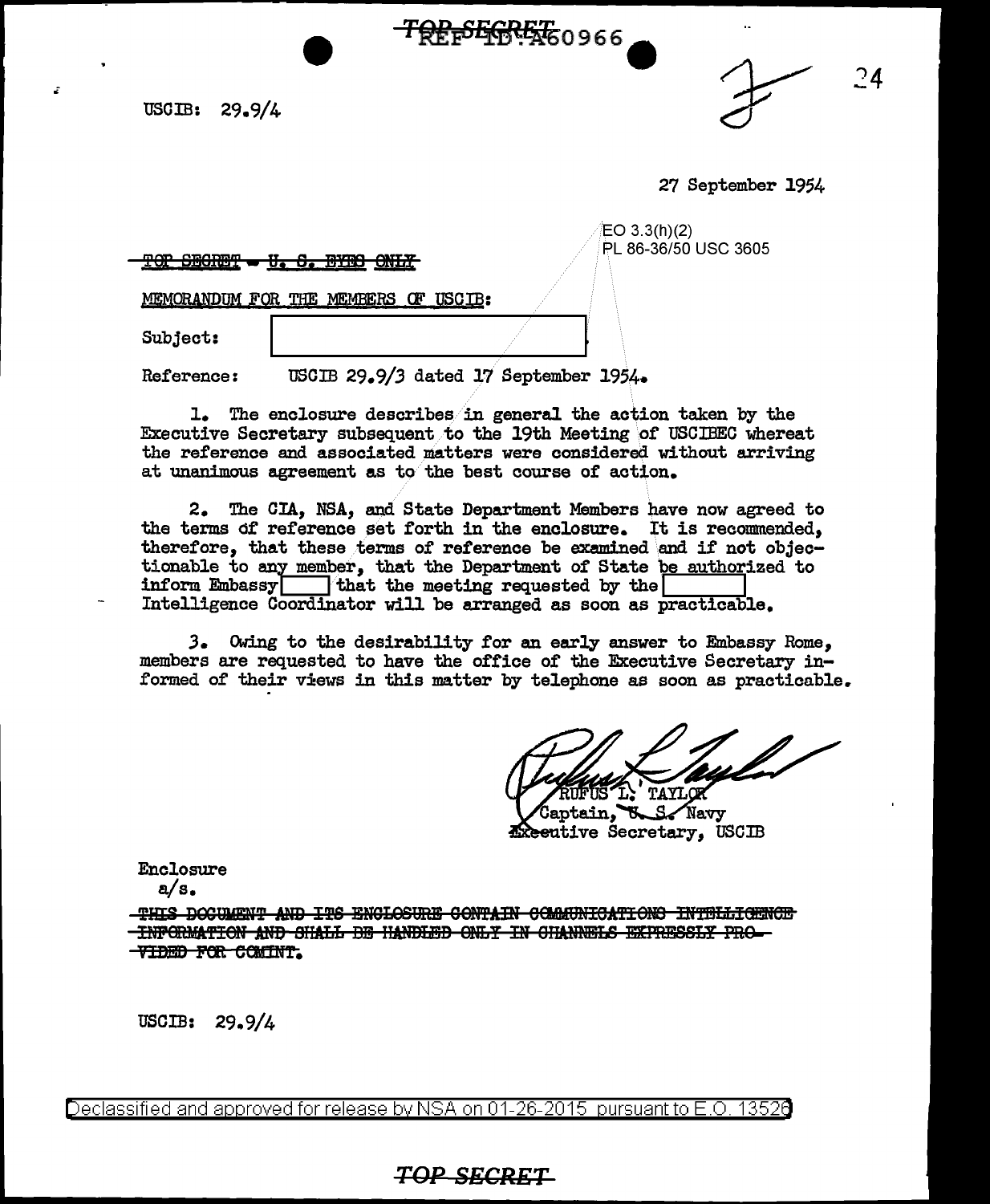$EQ$  3.3(h)(2) PL 86-36/50 USC 3605

INTERCEPT BASE RIGHTS IN ITALY

| 1. In considering a request from the                                             |  |  |  |  |
|----------------------------------------------------------------------------------|--|--|--|--|
| for a personal briefing from high level qualified U.S. Intelli-                  |  |  |  |  |
| gence representatives on matters related to the U.S. request for                 |  |  |  |  |
|                                                                                  |  |  |  |  |
| telligence operations, the Executive Committee agreed that it would be desir-    |  |  |  |  |
| able in the interest of preserving the integrity of U.S. base rights negotia-    |  |  |  |  |
| tions and exhausting all reasonable possibilities of obtaining desirable U.S.    |  |  |  |  |
| to accommodate $\Box$ insofar as practicable. It is the                          |  |  |  |  |
| opinion of the majority of the Executive Committee that such an effort could be  |  |  |  |  |
| made without undue jeonardy to the valuable relationship existing between the    |  |  |  |  |
| CIA and the I<br>which the entire Committee believes                             |  |  |  |  |
| must be preserved, and that a military intelligence representative of flag rank  |  |  |  |  |
| should be supplied by the NSA to go together with a representative of comparable |  |  |  |  |
| status, selected by the Director of Central Intelligence. and a representative   |  |  |  |  |
| from the U.S. Embassy in to arrange a briefing of the straight to explain        |  |  |  |  |
| to him more fully the circumstances affecting the U.S. request for               |  |  |  |  |
|                                                                                  |  |  |  |  |

The CIA member of the Executive Committee was not fully in accord with 2. the recommendation to call upon owing to a feeling that such representatives would not be able to make the commitments which the CIA member feels are desired by The DCI has since indicated his belief that we should not be averse to further explanations to under the conditions described above, provided the terms of reference of such a discussion were to include constructive suggestions calculated to allay Intelligence fears. The DCI felt that the terms of reference should be approved in advance of making any commitment to hold such a meeting.

3. In view of the foregoing, the terms of reference set forth below are suggested:

a. That arrangements be made through the Department of State for a delegation, consisting of: a representative of the Department of State (acting as host, and sponsoring the other two members); the Senior CIA Representative inl (representing the over-all intelligence interests of the U.S. Government); and a representative of the National Security Agency (representing the intelligence interest of the U.S. armed services in connection with the details of the requirements and negotiations for base rights and functioning of the

on those bases), to brief lat an early date.

That the delegation would make the following points clear to in the manner indicated:

(1) The U.S. feels that has misunderstood the purpose of these intercept bases and desires to emphasize that their purpose tiste separate and distinct from somewhat similar operations from which the U.S. is now receiving the benefit.

To be covered by the CIA Rep. with the support of the NSA Rep.

With regard to COMINT Activities, the commitments indicated in these terms  $\mathbf{1}$ of reference are not intended to crosed the provisions of paragraph L of Appendix "P", UKUSA, except insofar as the provision of raw traffic to the is concerned.

## TOP SECRET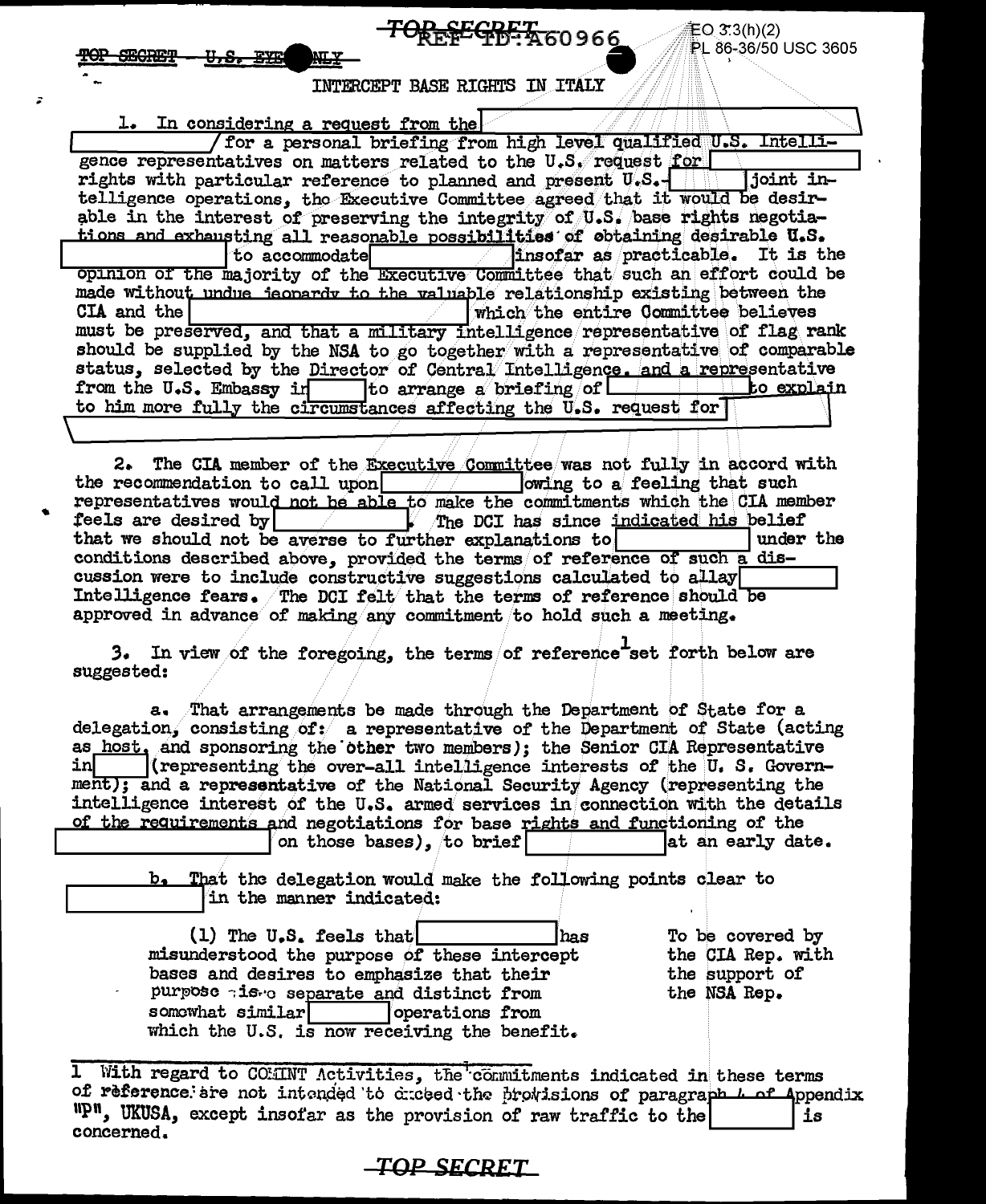<del>SECRET</del>A60966

 $(2)$ The request for these sites is in no way intended to impugn the quantity or quality of the information currently being received from the through the CIA, or to reduce the collaboration now existing between those scrvices. On the contrary, it is hoped that the CIA -col laboration can be expanded along several lines which the competent technical people can discuss at a later date as required.

The  $(3)$ requested are primarily for military purposes, and for war insurance of operational intelligence in direct support of U.S. military operations in Europe.<sup>1</sup> It is U.S. opinion that the bases requested will materially enhance the allied potential in war and that will understand that we cannot wait until war is upon us to establish these facilities. If indicates he fears that the facilities may be directed against| he should be given reassurance : that the u.s. will not

In order to maintain the indispensable  $(4)$ security of such U.S. military installations, it is obvious that these stations must be kept under U.S. control and guard. personnel would not have free access to these stations hor would there be any direct U.S. |collaboration in their operations. Nevertheless, in order to avoid placing political capital into. Communist hands, it is expected that visits of inspection and courtesy will be arranged under conditions which would not expose the detailed workings of these installations.

To be covered by the CIA Rep. with the support of the NSA Rep.

 $EO 3.3(h)(2)$ PL 86-36/50 USC 3605

To be covered by the NSA Rep. with the support of the CIA Rep.

To be covered by the NSA Rep. with the support of the CIA Rep.

 $EO 3.3(h)(2)$ PL 86-36/50 USC 3605

1 If the question has not been raised before, it can be anticipated by the delegation that at this point **Will ask what** specific targets are to be covered by the U.S. which are not already being covered by the bervices. The NSA Representative should be prepared to deal in general terms with this query, stressing the military aspects of the

<del>TOP SECRET</del>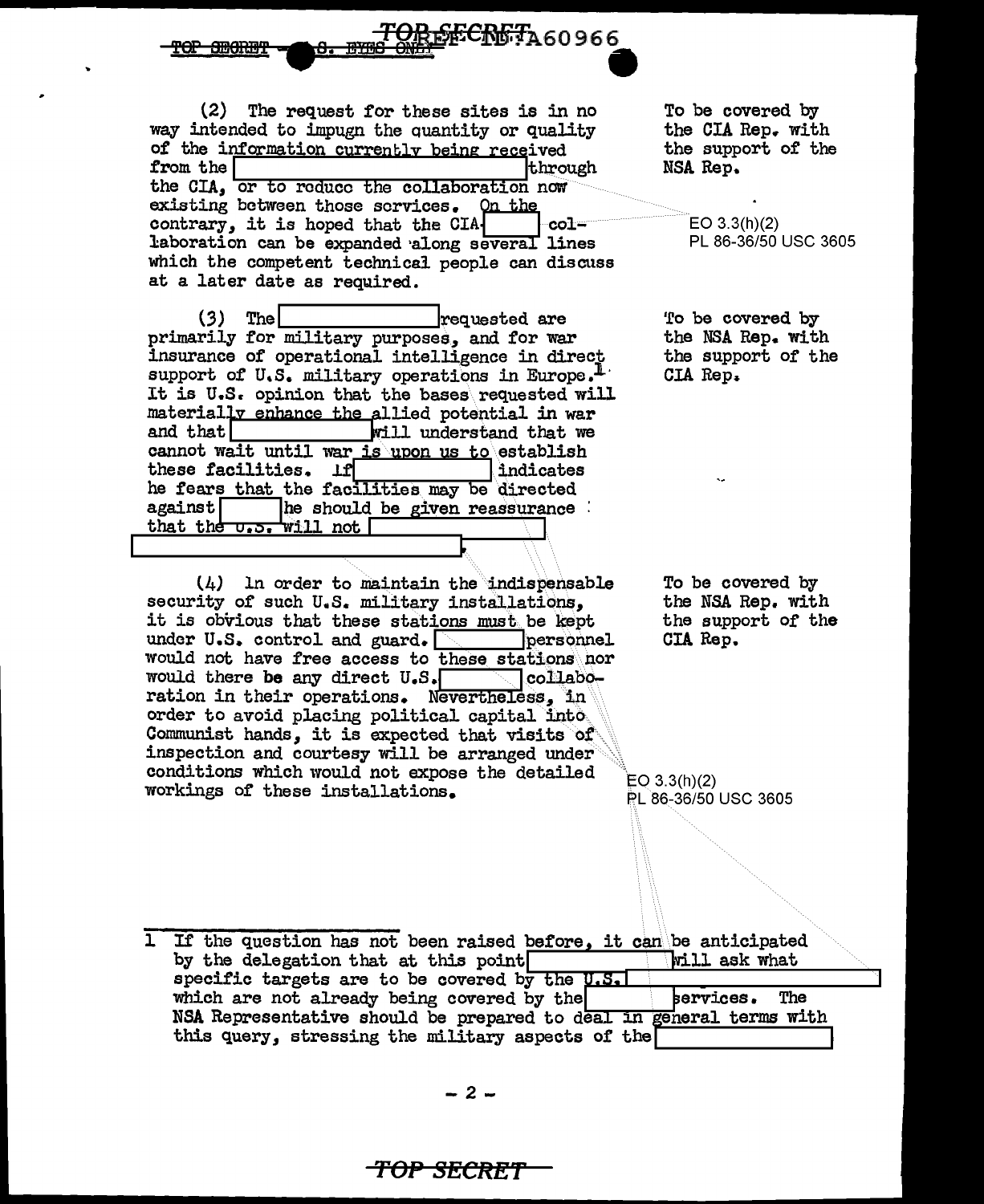**汇〇 3.3(h)(2)** PL 86-36/50 USC 3605

## TOP SECRET A60966

The NSA Representative, if pressed by on  $C_{\bullet}$ the question of quid pro quo can indicate that the expansion of collaboration can include the furnishing to the of  $(1)$  such as might be of assistance or value to

<del>LONG 1</del>

<del>MY SECRET</del>

additional guidance which may serve to avoid duplication of effort.

d. If the U.S. representatives obtain the sense that 's reaction is essentially negative, or that further pursuit of the matter will damage the existing cordial relationships of CIA  $\lceil$ services, they are to withdraw. indicating with! that the matter will be discussed further in the U.S. and that is views will be presented to the pertinent authorities.

Intelligence Services, 2 i. In its past and present dealings with the the United States has not provided the with any COMINT informathe United States has not provided the state with any COMINT informa-<br>tion beyond statements that the material was of high quality and that we desired its continuation. In all  $\sqrt{a}$  ses the statements have been based on  $\sqrt{\pi}$ services. To offer the  $\lceil$ material provided by the more than this is a distinct departure from previous United States practice.

The bulk of the material is received from three sources: ij, The delivery of Army material only is channeled through or **Example 21 For Service Service Service Service Service Service Service Service Service Service Service Service Service Service Service Service Service Service Service Service Service Service Service Service Service Servic** directly to a CIA Representative by an of each respective service. It is not believed on the basis of evidence availis aware of the details of the types or able to us that the quantity of messages but it is thought that he is only generally aware that such an arrangement exists. He is definitely informed in full detail, however, of the material provided by the

iii. In view of the long-established policy of the United States in dealing mamely. that no COMINT information was to be provided  $with$ may not request the products by the U.S. to the be rurnished to him; thus, the initial of the proposed  $\Gamma$ promise of expansion or collaboration should confirm the intention of the H.S. to continue the support and subsequent expansion of the Intelligence Services in the form of material assistance. Unless specifically requests or it appears that the  $will$  be needed to obtain I's acquiescence to the bases, no such proffer should be made.

. 3 -

<del>TOP SECRET</del>